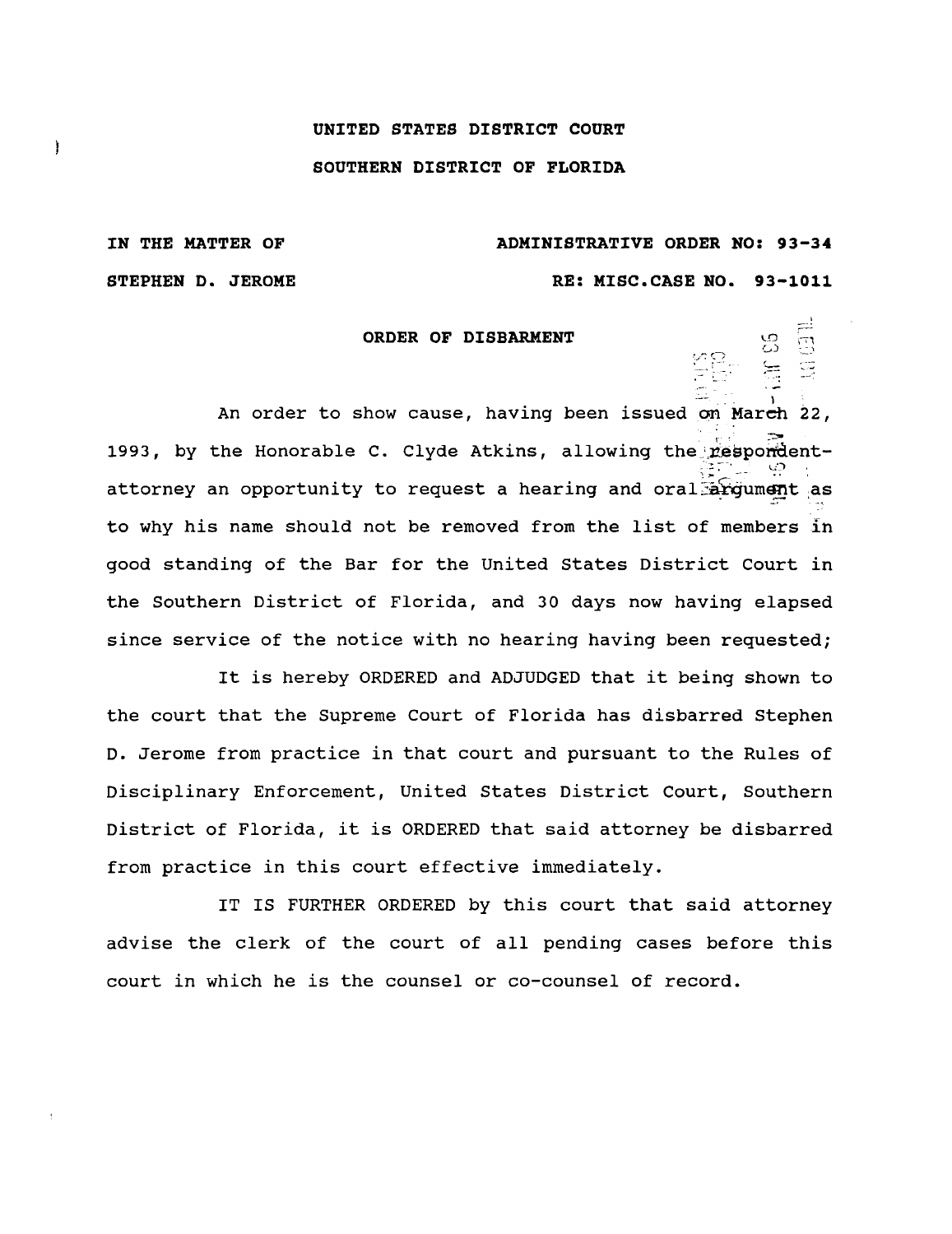**IT IS FURTHER ORDERED by this court that the Clerk of** Court immediately serve Stephen D. Jerome with a copy of this Order **of Disbarment.**

 $\mathbf{I}$ 

÷

This  $\frac{27}{4}$  day of  $\frac{1}{4}$   $\frac{27}{4}$   $\frac{1993}{4}$ Norman C. Roettger, Jr.

Chief United States District Judge

**c : Honorable** Gerald Bard Tjoflat, Chief Judge, Eleventh Circuit Honorable Peter T. Fay, Eleventh Circuit Court of Appeals All Southern District Judges and Magistrate Judges United States Attorney Clerk of Court **Norman** Zoller, Circuit Executive Public Defender District Executive Administrative Analyst, Clerk's Office Florida Bar Association, Lawyer Regulation